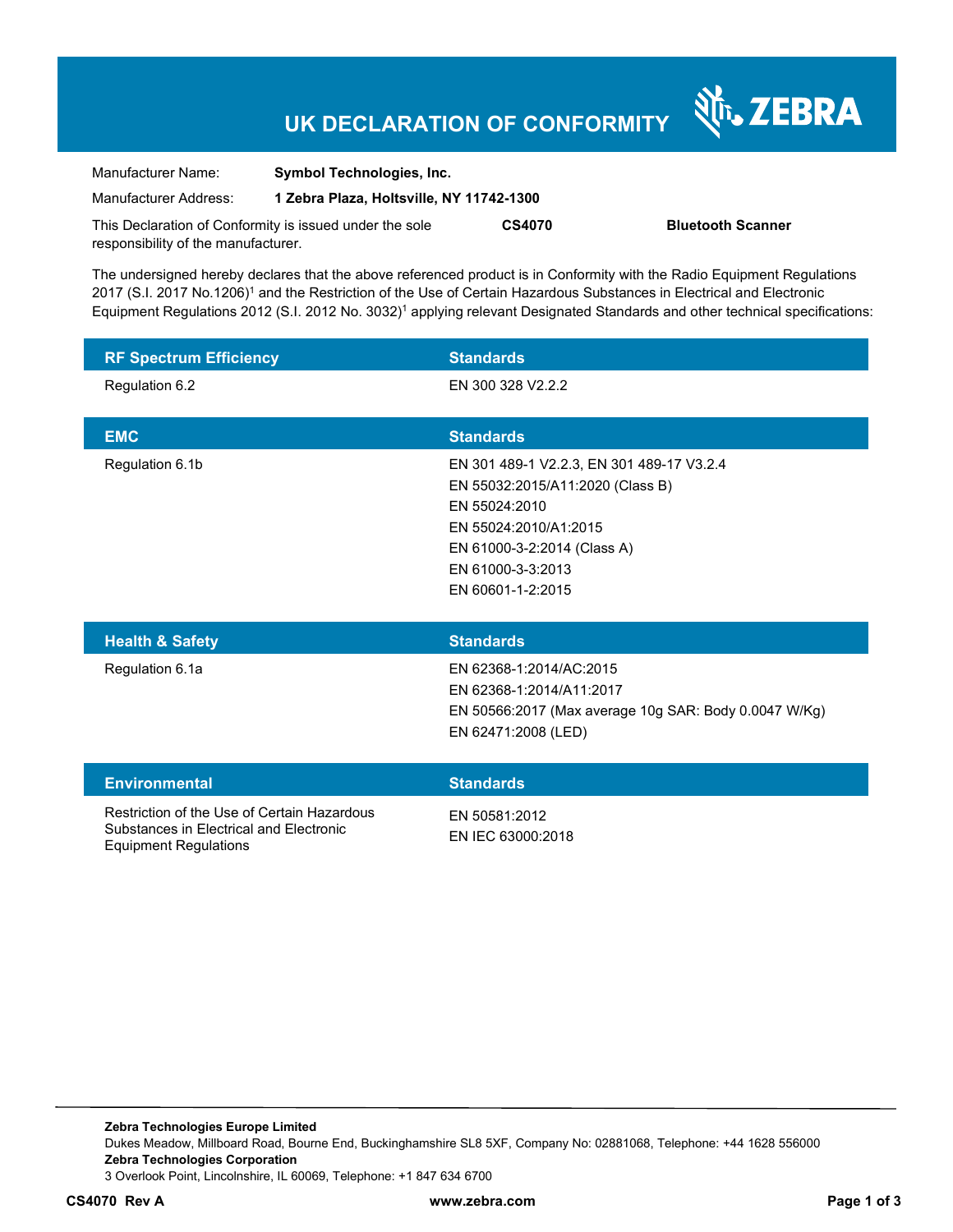## **UK DECLARATION OF CONFORMITY**



With regard to the Radio Equipment Regulations 2017 (S.I. 2017 No.1206)<sup>1</sup>, the conformity assessment procedure referred to in regulation 41(4)(a) and detailed in Schedule 2 has been followed.

 $^{\rm 1}$  As amended by applicable EU withdrawal legislation implemented at the time of issuing this declaration

**Signed on behalf of Zebra Technologies Corporation** 

*(Signature of authorized person)* Marco Belli Rev: A Sr. Manager, Regulatory **Date: 8 March 2021** Controller and Date: 8 March 2021 Place: Bourne End, UK

**Zebra Technologies Europe Limited**  Dukes Meadow, Millboard Road, Bourne End, Buckinghamshire SL8 5XF, Company No: 02881068, Telephone: +44 1628 556000 **Zebra Technologies Corporation**  3 Overlook Point, Lincolnshire, IL 60069, Telephone: +1 847 634 6700